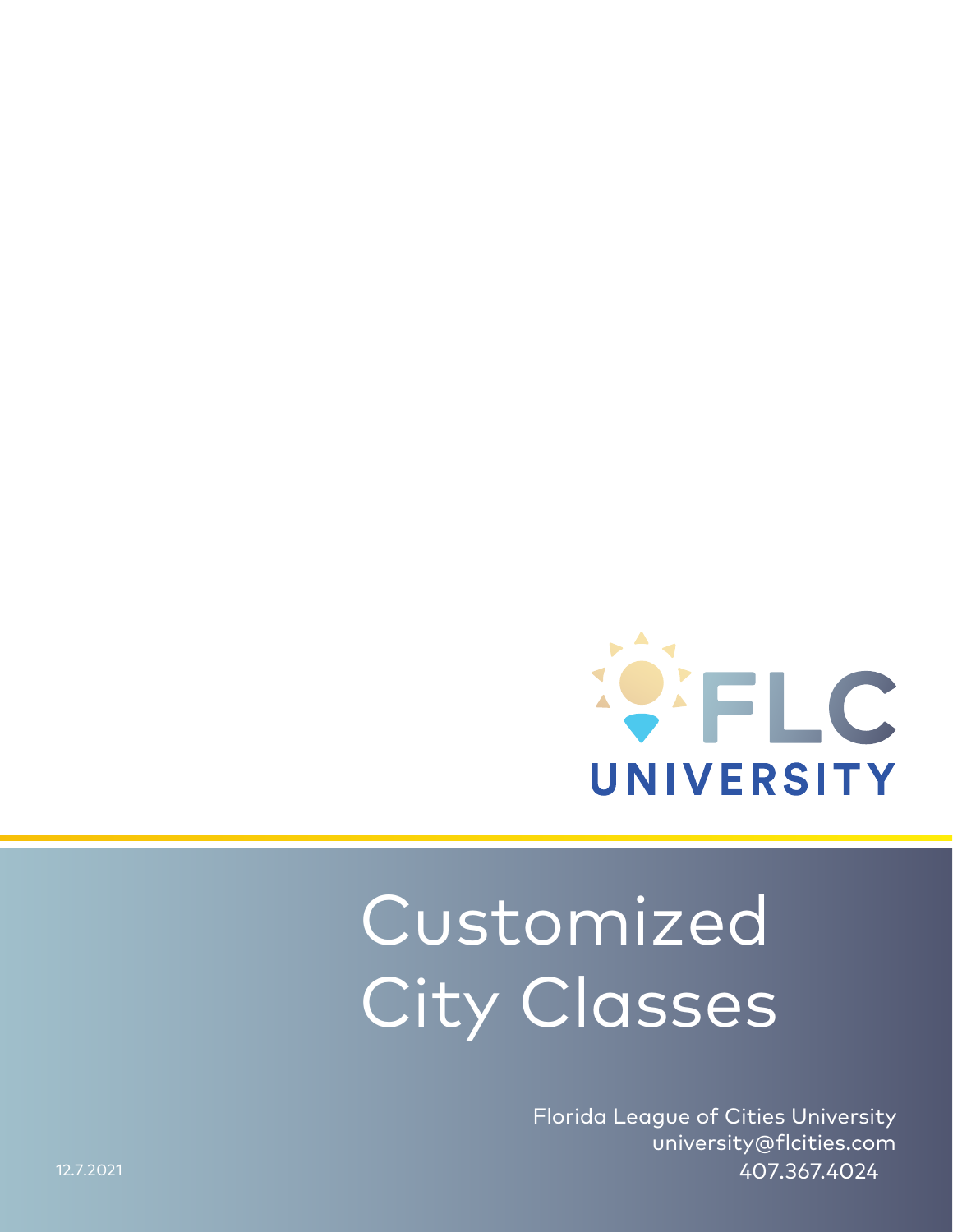# **Contents**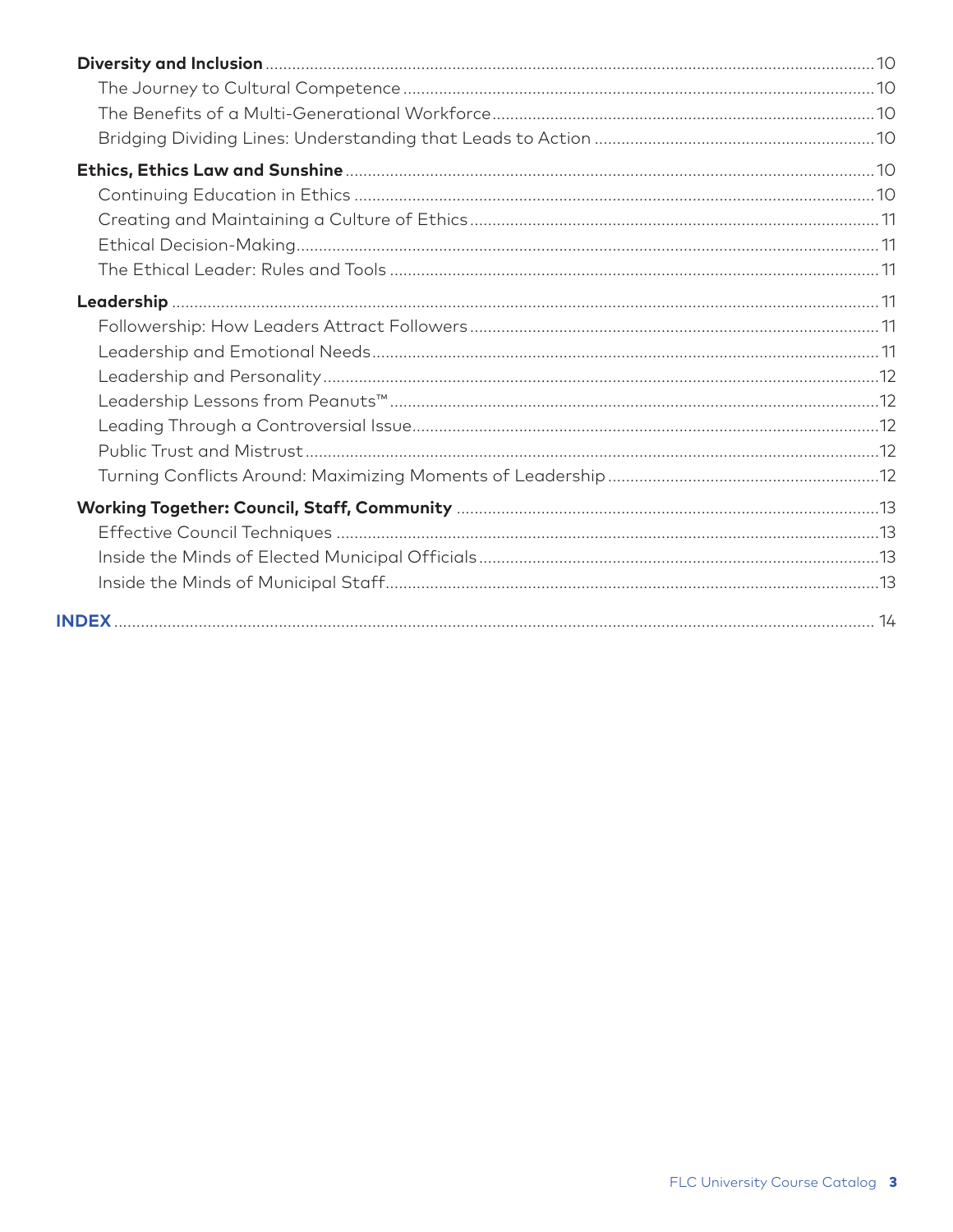# **About Florida League of Cities University**

Florida's city officials are asked to wear many hats and solve a wide range of complex problems. Every city is unique, but public service is at the heart of what all municipalities do every day. FLC University is here to help with tools like educational programs, resources and best practices for the vast array of tasks and responsibilities our members face on a daily basis. With webinars/online learning, classroom workshops, continuing education in ethics and multi-day training sessions for elected officials, the FLC University is a one-stop shop for all of your municipal training needs. Please contact us at [university@](mailto:university@flcities.com) [flcities.com or](mailto:university@flcities.com) call 407.367.4024.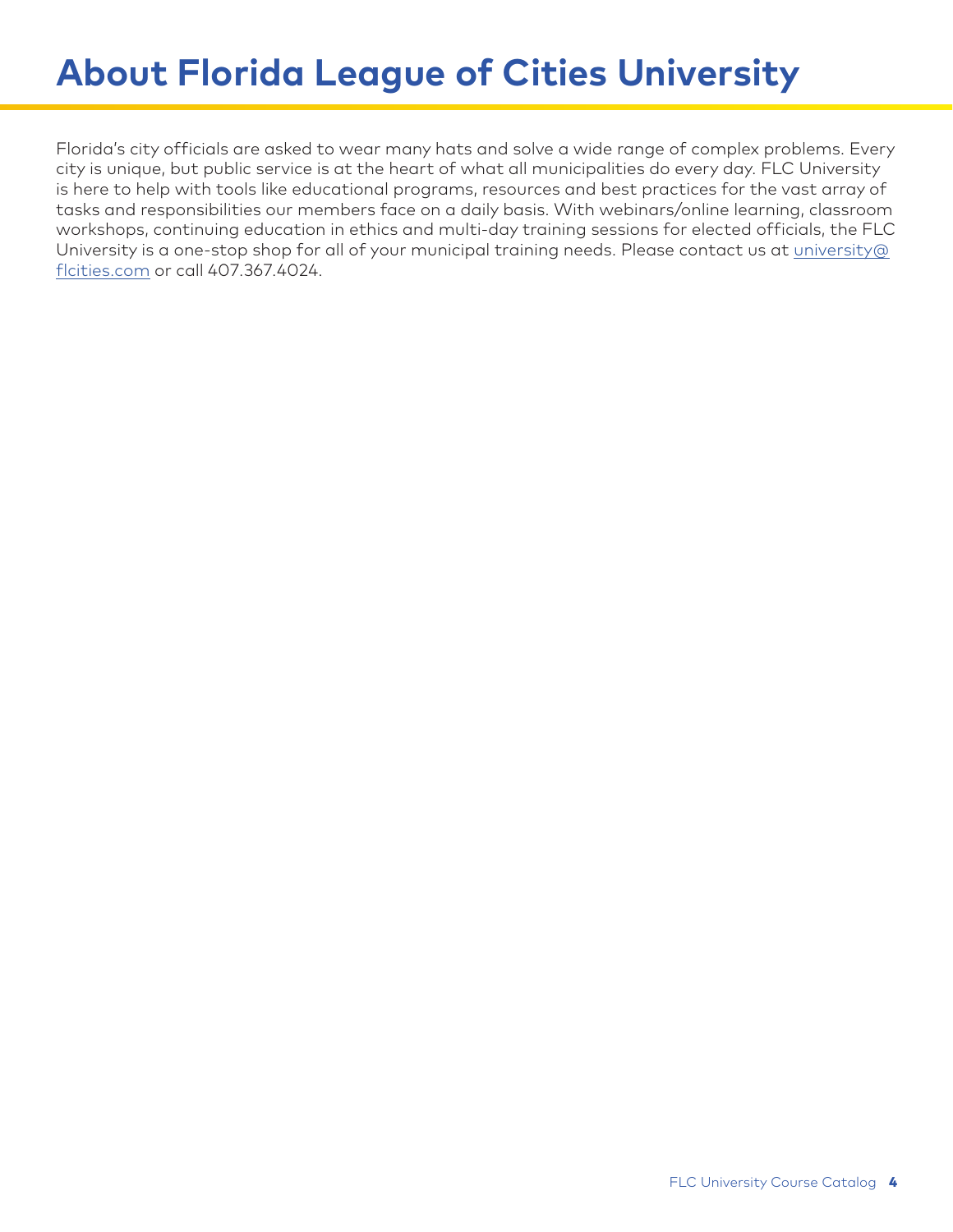#### **Weekend Institutes for Elected Municipal Officials**

FLC University is proud to bring you the Institute for Elected Municipal Officials series. Our team has developed multiple levels of training designed specifically for elected officials at all stages of their municipal, political career. Detailed descriptions of the four course levels are listed below.

#### *Institute for Elected Municipal Officials (IEMO)*

The first level features a three-day weekend class with 18 classroom hours covering municipal structure and function, effective council techniques, revenue and tax sources, governmental accounting and budgeting, intergovernmental relations in Florida and the four-hour ethics class for the January and June sessions. The May and October classes end with the intergovernmental class on Sunday. Networking opportunities exist with the two lunches included in the weekend. Attendees should be newly elected officials or those seeking a refresher.

#### *Advanced Institute*

This two-day class picks up where IEMO ended and covers decision-making models and media relations for elected officials, growth management and land-use, advanced financial tools, personnel and labor relations. Both days include a working lunch and networking. Attendees should be IEMO graduates or those having completed at least one full term in office.

#### *IEMO III: The Leadership Challenge*

This two-day class features personal leadership skill-building through an on-line assessment ahead of the session, and case studies during the session. Included are a reception and dinner with a keynote leadership speaker. Attendees are graduates of the Advanced Institute.

#### *IEMO IV: Municipal Leadership*

This two-day class builds upon IEMO III and allows attendees to select timely municipal challenges and to identify and direct solutions. Attendees will take an online assessment ahead of the class and then work in teams on the municipal challenges. Due to the sensitive nature of the working teams, attendees cannot be from the same city council or commission – only one per municipality. A networking reception and dinner are included. Attendees must be graduates of IEMO III.

#### **Conference Sessions/Keynotes**

FLC University team members are available for municipal government association conferences and keynote sessions. Examples of topics presented include Florida Local Government Structure, Leadership, the Culture of Ethics and others. Please contact team members for topics and availability.

#### **Regional Programs**

FLC University periodically offers timely daylong sessions around the state; topics and timing are set as needed. These sessions generally include a deep dive into a single issue with detailed information and subject matter experts in attendance. Networking opportunities and lunch are included. Please see the FLC University Calendar for the latest offering.

#### **Programs for Individual Municipalities**

The workshops listed in the Course Catalog are available by request to bring to an individual municipality, a few municipalities together or a local/regional league of cities. Most are single-subject and the length of the class varies. Once a course is selected, please contact the team for scheduling and pricing.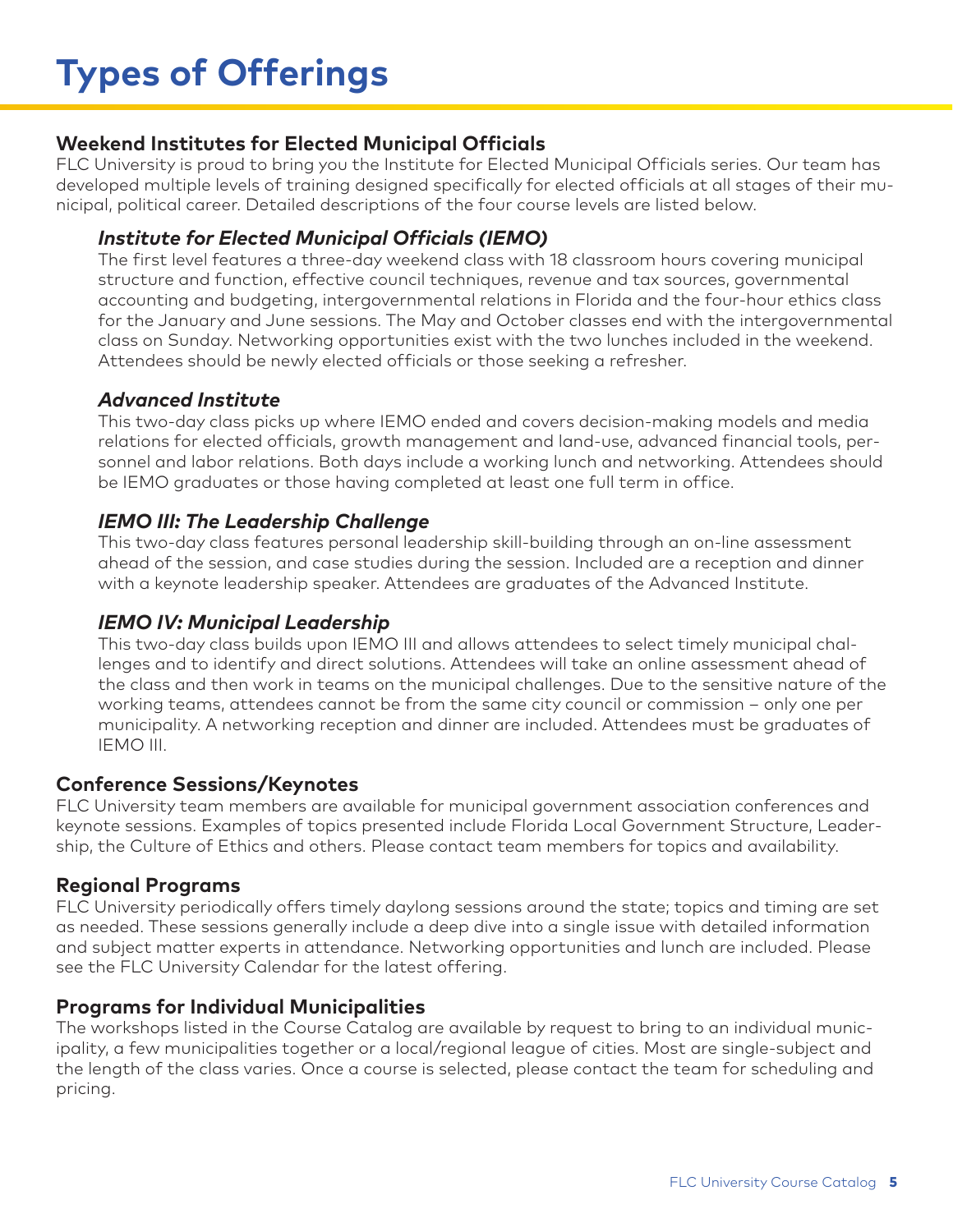#### **Courses Offered in the Orlando Training Center**

Quarterly and semi-annual classes are offered in the FLC University's Orlando classroom. The University Calendar and FLC E-News Calendar will carry announcements of these offerings.

#### **Webinars**

FLC University is proud of its online library of recorded webinars. Past sessions are listed by topic. Each is 60 minutes long and offers educational opportunities without travel. Upcoming offerings are both live (registration is required) and pre-recorded. Each session is available 24/7 at no cost.

#### **School for State Leaders**

The Florida League of Cities seeks to help its membership win campaigns to state-level offices. We believe that the best elected officials are ones with local experience, and we hope to have more of these people in Tallahassee. The goal of the School for State Leaders is to provide future candidates with the resources to successfully execute a campaign, and WIN.

The school's content is delivered through a series of on-demand videos. Each "TED talk" style video is less than 30-minutes long. They dive into the following topics: fundraising, election laws, communication tools, social media, debate prep and public speaking. Presented by the experts, these videos can be help you learn the key elements of a legislative campaign and prepare you for any roadblocks on the campaign trail.

# **Fees for Programs**

FLC University provides a wide range of training programs for our members at very reasonable costs. Please contact us at [university@flcities.com or](mailto:university@flcities.com) call (407) 367-4024 for details.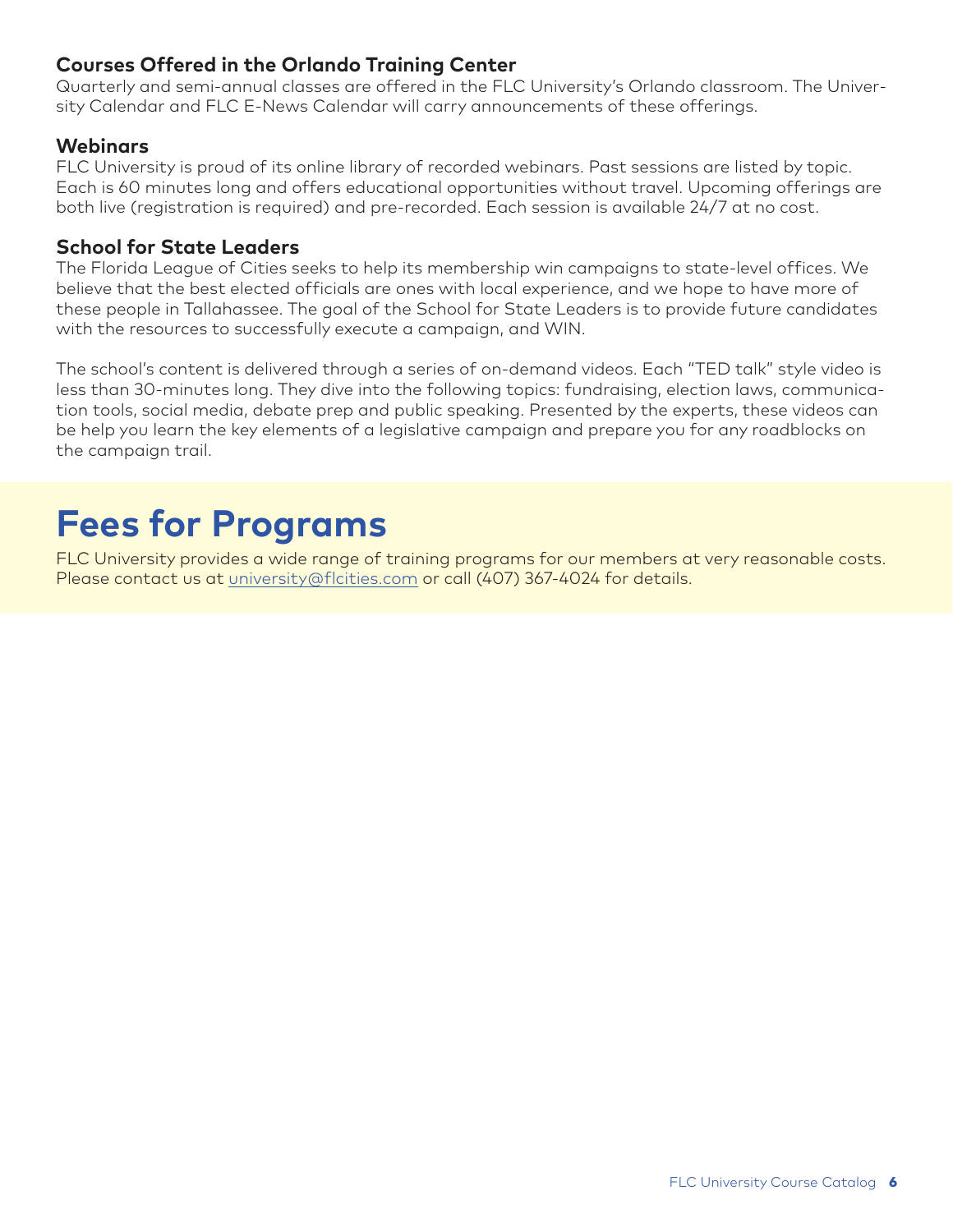# **> ADVOCACY AND LEGISLATIVE AFFAIRS**

#### **Home Rule Powers in Florida**

Instructors: Lynn Tipton Length: 1 hour (can be expanded upon request)

Description: Municipalities in Florida have constitutionally granted Home Rule powers, which are explained in this workshop. Examples of unfunded mandates, erosion issues related to Home Rule and the preservation of Home Rule are discussed.

#### **Legislative Issues Training – Before, During or After Session**

Instructor: Member of FLC Legislative Team Length: 1-2 hours

Description: Do you want to learn more about the Florida League of Cities' legislative priority issues and other legislative issues that affect cities? This training will help municipal officials become better advocates by learning more about the issues and how to effectively communicate and educate legislators on how their decisions impact their citizens back home.

#### **Taking Your Message to Tallahassee and Washington, D.C.**

Instructor: Allison Payne Length: 1-2 hours

Description: Once you know your state and federal representatives, how do you best communicate your city's issues, concerns or wishes? This workshop will explore time-tested methods for effectively and succinctly sending that message through all possible communication methods and will also discuss external lobbying strategies (use of professional lobbyists).

#### **Understanding the Florida Legislative Process**

Instructor: Member of FLC Legislative Team Length: 1-2 hours

Description: To be an effective advocate, you have to know the structure and process of Florida's annual legislative session, the committee meeting process, the leadership roles of both the Florida House and Senate, and the calendars of each body. This workshop delivers just that, and it includes Florida League of Cities' information on making sure your city's issues are properly timed to be heard and considered.

### **> CIVICS AND GOVERNANCE**

#### **10 Things Every Florida City Official Should Know**

Instructor: Lynn Tipton Length: 1 hour

Description: This session will be a quick discussion of the fundamentals of municipal government and governance in the Sunshine State. It is ideal a for luncheon, dinner or "lighter" settings, when knowledge – not an intense presentation – is desired.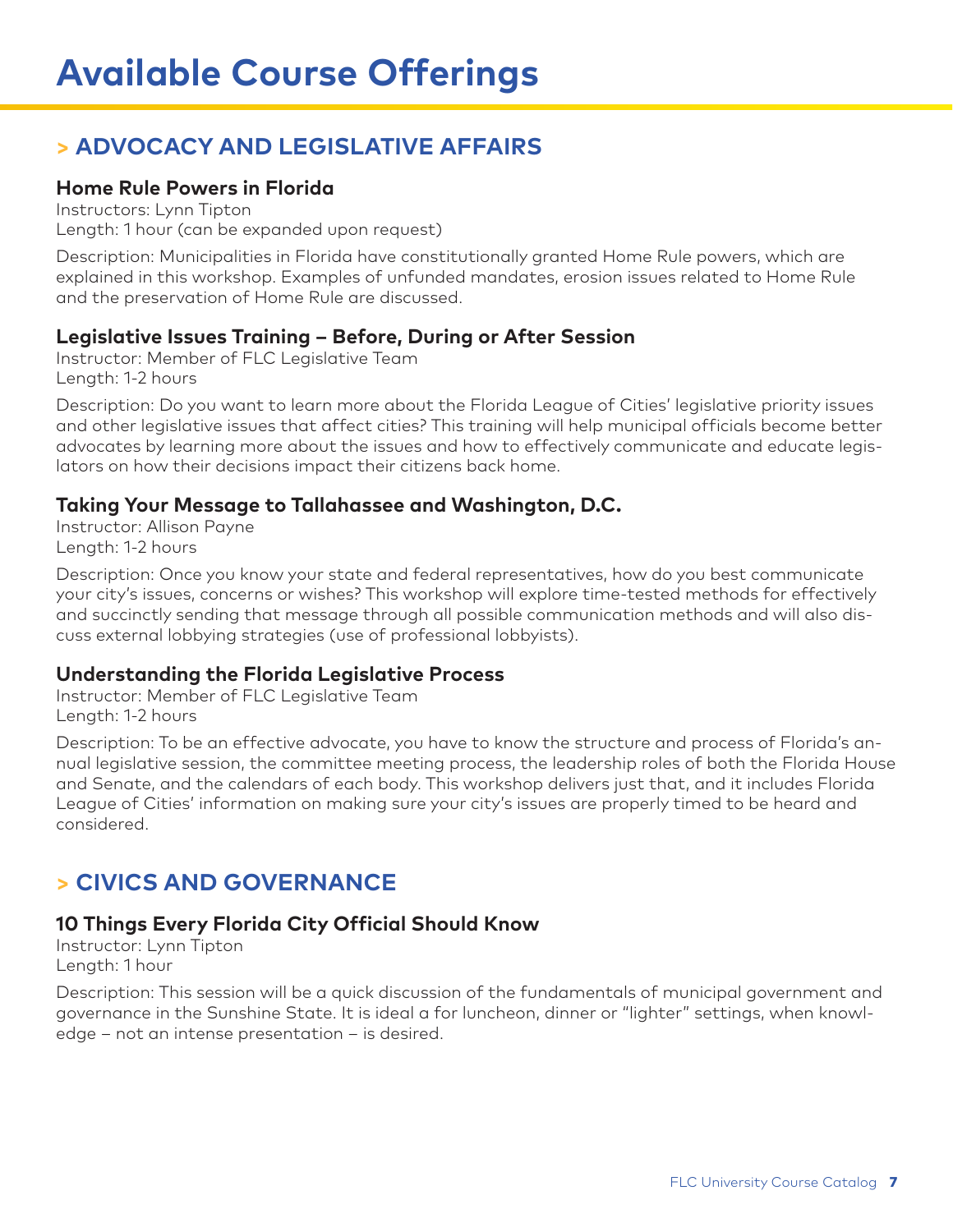#### **Charter Review**

Instructor: Lynn Tipton Length: 1 hour

Description: This workshop can be used for both charter review committees and city councils ahead of appointing that committee. It includes a review of municipal charters in Florida, specific data on Florida's cities, towns and villages and key charter elements, as well as charter review best practices.

#### **Cities and Counties in Florida**

Instructor: Lynn Tipton Length: 1 hour (can be expanded upon request)

Description: General purpose local governments have unique, specific and varied roles and responsibilities in Florida. If your governmental knowledge was built in another state, this refresher course is for you. The class is also ideal if you have new staff or new officials who have not had a Florida-based civics course.

#### **City and Party**

Instructor: Scott Paine Length: 1-2 hours

Description: We like to say that "there's no Republican or Democratic way to pick up the trash." In an era of both heightened public partisanship and significant party involvement in municipal politics, this familiar adage merits some careful reflection. We'll examine party interests in municipal politics, the differences between governing at the municipal, state and national level, and ways of managing partisan sentiments (our own as well as those of others) that can preserve municipalities' reputations for meeting public expectations without partisan rancor.

#### **Community Redevelopment Agencies: Creation and Governance**

Instructor: Carol Westmoreland, others

Length: 2 hours (can be expanded upon request)

Description: The process for establishing a community redevelopment agency (CRA) will vary between municipalities in chartered and non-chartered counties, so this workshop is timely for those municipalities considering such action. It covers the statutory and local steps, as well as best practices, for getting one started and setting it on the road to flourishing.

#### **Community Redevelopment Agency Toolkit: Best Practices for Districts**

Instructor: Carol Westmoreland, others Length: 1 hour (can be expanded upon request)

Description: This workshop was created to help cities with community redevelopment agencies avoid some of the most common mistakes, missteps and challenges. It is built upon best practices from successful redevelopment situations across the state over 40 years. This session can be combined with other CRA-related workshops for a half-day or full-day session.

#### **Districting, Voting and Representation**

Instructor: Scott Paine Length: 2 hours

Description: The diversity of Florida's municipal charters reflects a variety of views about the most effective way to create a representative governing body for a city, town or village. What are some of the options? What are their implications? This course is a deep dive into how we elect representatives and the difference our methods of districting and election may make in who represents us.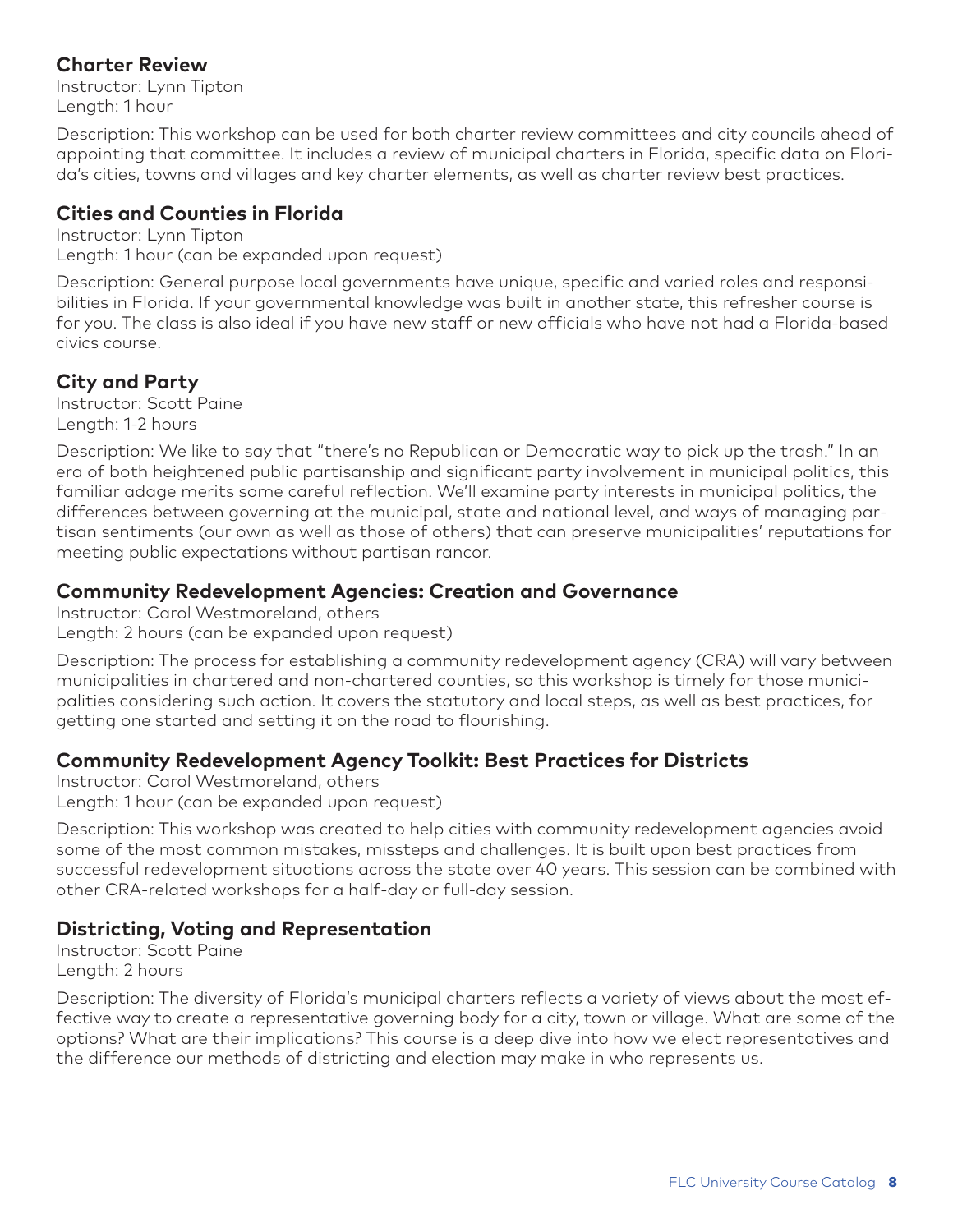#### **Incorporating a City in Florida**

Instructor: Lynn Tipton Length: 1 hour (can be expanded upon request)

Description: Municipal incorporation may not occur every day, but there is an involved, detailed and multi-layered process needed for incorporation to happen. This workshop walks through the process and best practices.

#### **Layers of Florida Government: Florida Parfait**

Instructor: Lynn Tipton Length: 2-3 hours

Description: State, county, municipal and other . . . which layer of government does what? Where does each level get its authority, and how does it deliver services? This workshop is ideal for officials and staff to get to know government and governance in the Sunshine State.

### **> COMMUNICATION**

#### **Presenting to Council: Alone at the Dias**

Instructor: Scott Paine Length: 2 hours (can be expanded upon request)

Description: A necessary part of providing professional service to municipalities is the public presentation to the elected council or commission. This can be a great opportunity to engage elected leaders in the development of policy. At times, however, it can be a very intimidating experience and a tightrope walk across conflicting priorities and personalities. Learn some strategies and techniques for making the most of these opportunities and for minimizing the risks of a fall.

#### **Public Speaking for the Public Servant**

Instructor: Scott Paine Length: 2 hours (can be expanded upon request)

Description: Whether we must introduce a new initiative to the council, defend a proposal to a working group or explain how to navigate some element of the city government to a gathering of residents, municipal officials and employees frequently must engage in some form of public speaking. Public speaking often is identified as an activity people approach with considerable fear. By instruction and discussion, we'll explore some basic tenets of public speaking as public servants and develop our skills in the art of effective communication through speech.

#### **Social Media for Municipal Use**

Instructor: Scott Paine, others Length: 6-7 hours

Description: Cities and city officials across the state and the country are using social media to inform and engage residents and visitors. The opportunities various social media platforms create are numerous ... and so are the pitfalls. Municipalities need good policies and careful planning to make the best of social media and avoid the worst. This program will help your city and your officials do just that.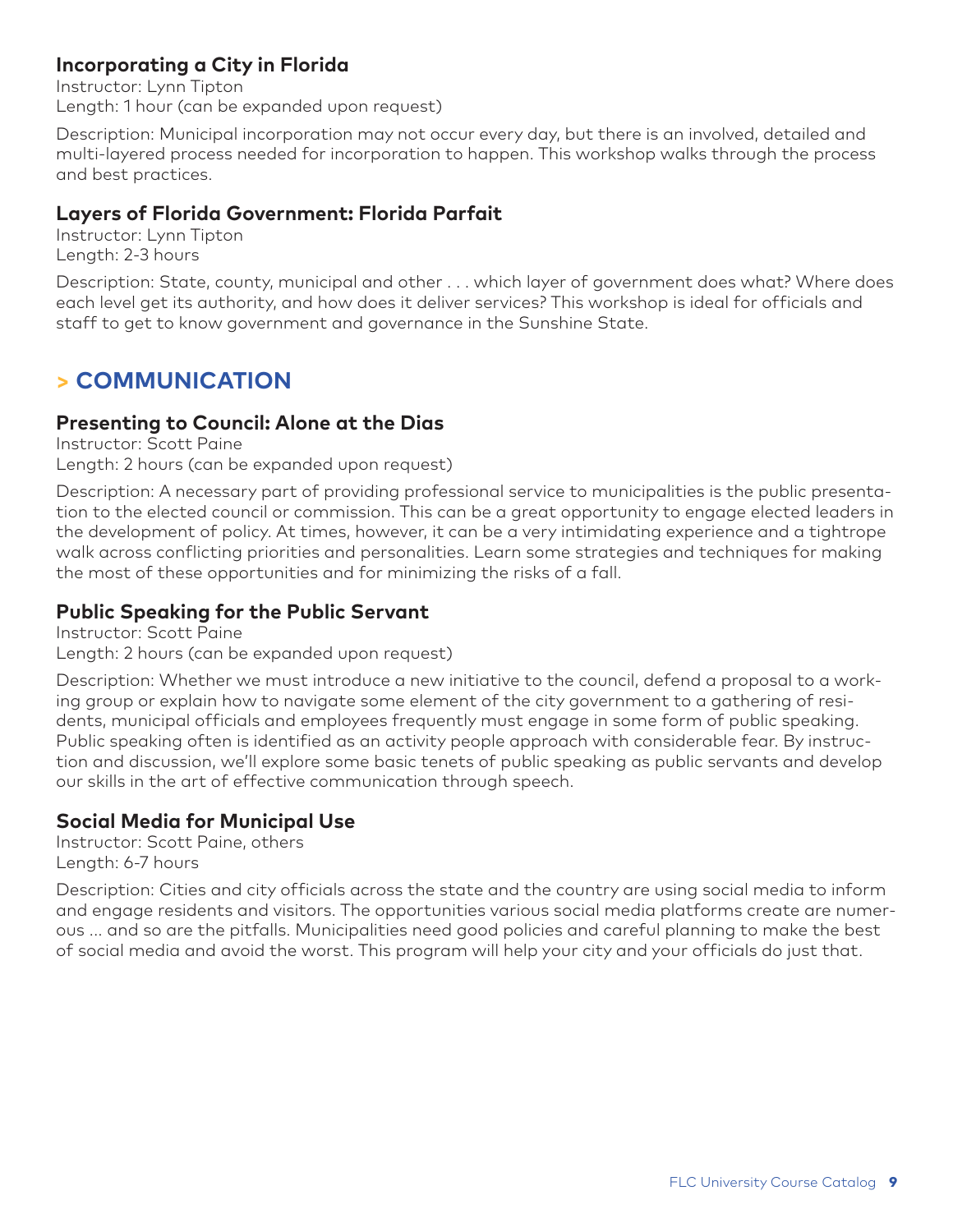# **> DIVERSITY AND INCLUSION**

#### **The Journey to Cultural Competence**

Instructors: Shwanda Barnette, Scott Paine Length: 2 hours (can be expanded upon request)

Description: The residents that municipalities serve are diverse in a multitude of ways. It can be easy, when engaging the public or planning policy, to miss or misunderstand the differences that may affect people's experience of government and its representatives. Mistakes are inevitable; learning is essential. This highly interactive training program equips municipal staff and elected leaders for a successful journey toward cultural competence.

#### **The Benefits of a Multi-Generational Workforce**

Instructors: Shwanda Barnette, Scott Paine, others Length: 1-2 hours

Description: In today's workforce, at least four generations of workers are employed. In addition, MORE than four generations of residents interact with municipal employees daily. Is there really a difference between generations? If so, how? In this era of dividing and generalizing people based upon age, religion, race and ideology, what should we be doing to recognize real differences among employees and residents to create inclusion, rather than exclusion? This training explores what we should be doing to ensure that employees are recognizing these differences and benefiting from the positive outcomes of doing so.

#### **Bridging Dividing Lines: Understanding that Leads to Action**

Instructors: Shwanda Barnette, Scott Paine Length: 2 hours (can be expanded upon request)

Description: The rich diversity of Florida's cities is a great strength. It can also be a great challenge. When our communities divide along lines marked out by ethnicity, places of origin, religion, economic interests or other powerful forces, the task of municipal decision-making becomes especially difficult. In this session, we will gain insight into the nature of these divisions and learn some methods leaders can use to foster understanding between themselves and the public they serve.

### **> ETHICS, ETHICS LAW AND SUNSHINE**

#### **Continuing Education in Ethics**

Instructors: Lynn Tipton, Scott Paine, others Length: 4 hours

Description: Since 2015, state law requires all "elected municipal officers" to take four specific hours of ethics training each calendar year. If an official is elected mid-year, he or she has one year from the election date to take the course. "Elected officers" include mayors, members of councils and commissions, elected city clerks, treasurers and/or other elected offices identified in a municipality's charter.

#### **Additional Information Regarding Continuing Education in Ethics**

Completion of this class is noted on Form 1, filed by elected and appointed officials each year in Florida's local governments. The Commission on Ethics checks completion and investigates any challenges related to this requirement.

The four-hour class must include:

- > two hours of Chapter 112, Florida Statutes, known as Florida's Ethics Law.
- > one hour of Chapter 119, Florida Statutes, known as the Public Records Law.
- > one hour of Chapter 286, Florida Statutes, known as the Public Meetings Law.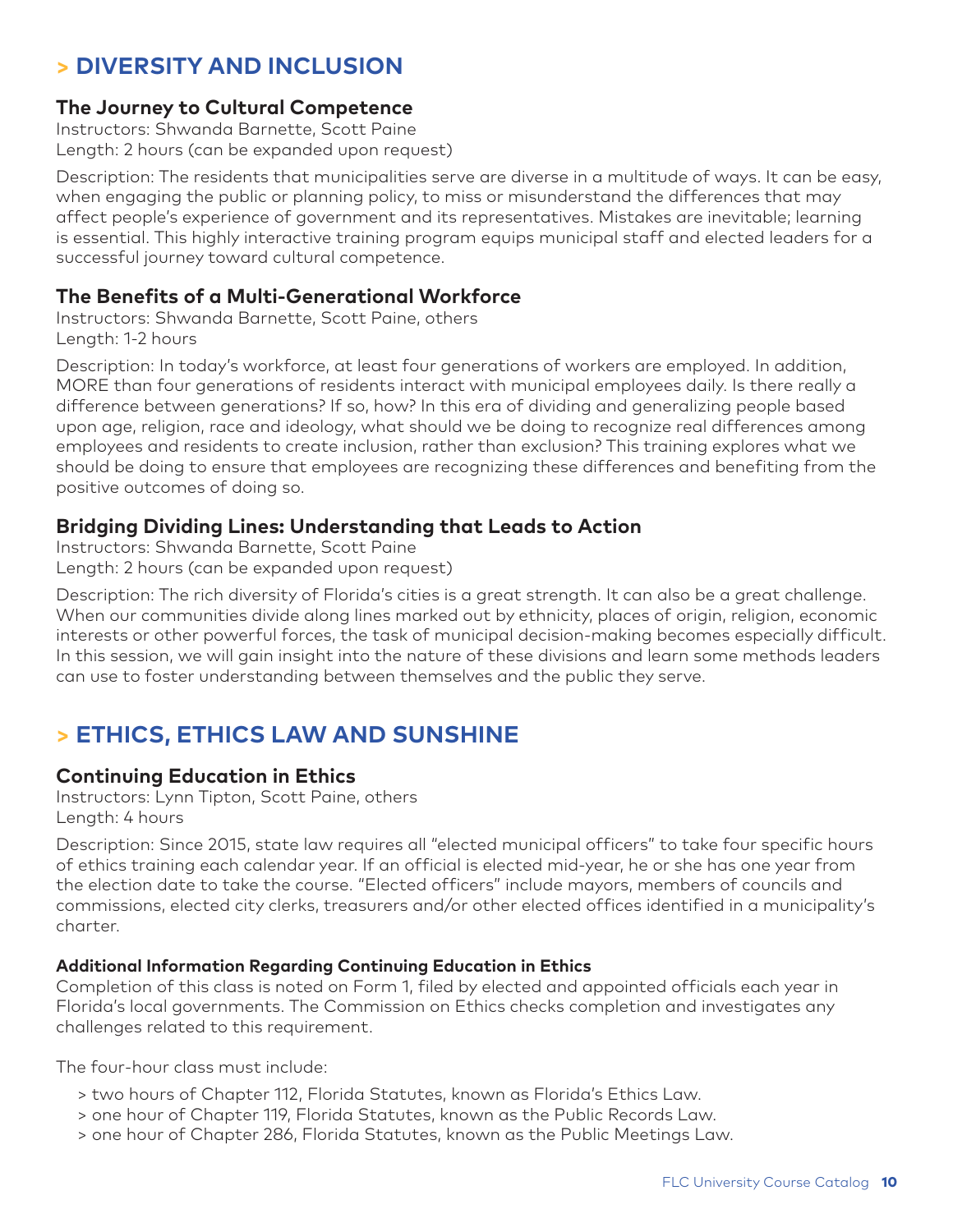The League offers the four-hour class at its annual events:

- > FLC Annual Conference (each August).
- > FLC Legislative Conference (each November).
- > FLC Legislative Action Days (in Tallahassee; dates will vary upon legislative session schedule).

The course is also offered three times per year in the FLC University Orlando classroom. In addition, several of the regional municipal leagues offer this course throughout the year. A video option is also available and linked here:<youtu.be/4urPoMkEW3U>.

Once an official has watched the video, he or she should send an email with the link and date or dates the video was watched to the city clerk. This email becomes the permanent record of the course completion.

#### **Creating and Maintaining a Culture of Ethics**

Instructor: Scott Paine Length: 3 hours (can be expanded upon request)

Description: Effectively building and supporting a municipal workforce with the highest ethical standards requires a broad-based approach. There is more to it than having clear policies and hiring good people. Together, we'll examine the critical elements of a culture of ethics in a municipal organization and some best practices for cultivating and sustaining them.

#### **Ethical Decision-Making**

Instructor: Scott Paine Length: 2 hours (can be expanded upon request)

Description: Sometimes the ethically appropriate action in a situation is obvious. Sometimes, however, the competing values, issues and interests can make it very hard to know what one ought to do. Together, we'll develop methods for sorting through these difficult cases and making an ethically defensible decision.

#### **The Ethical Leader: Rules and Tools**

Instructor: Scott Paine Length: 1-2 hours

Description: Ethical public leadership is more than simply following the law. This seminar enhances municipal leaders' abilities to assess ethically difficult situations and to make ethically defensible choices. Beginning with some fundamental elements of ethical decision-making, the seminar draws the audience into active participation to establish the elements of a personal ethical framework and then challenges audience members to apply that framework to ethically difficult choices involving real municipal government actions.

### **> LEADERSHIP**

#### **Followership: How Leaders Attract Followers**

Instructor: Scott Paine Length: 1-2 hours

Description: One cannot be a leader, regardless of title or position, if no one will follow. Learn why followers follow and how leaders attract and retain followers for the good work they seek to do.

#### **Leadership and Emotional Needs**

Instructor: Scott Paine Length: 7 hours

Description: Leaders are human beings first. Our emotional needs influence and sometimes drive our choices. Understanding our own needs and learning to appreciate the differences in emotional needs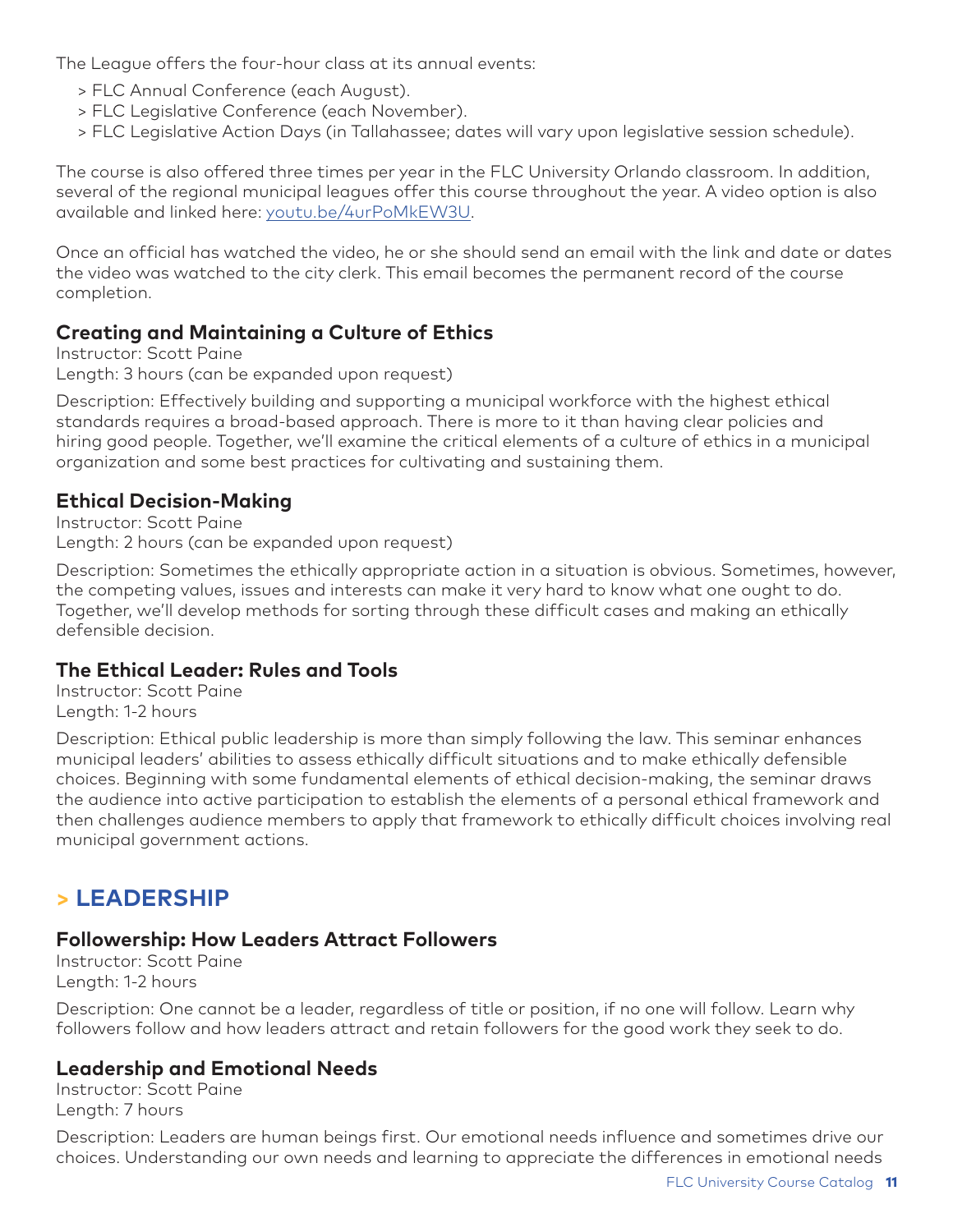between people, leaders can be empowered to make choices about how to lead that meet the needs of those they lead without ignoring their own. Utilizing the Fundamental Interpersonal Relations Orientation (FIRO) TM assessment tool and real-world scenarios, this intense program is excellent for leaders and team members alike.

#### **Leadership and Personality**

Instructor: Scott Paine Length: 7 hours

Description: According to renowned psychologist Carl Jung, each of us has a particular set of preferences for how we engage the world. Understanding personality type allows leaders both to examine their own impulses and reactions and to appreciate the origins of others' behavior. Armed with such knowledge, leaders can be more insightful and effective. Utilizing the Myers-Briggs Type Indicator (MBTI) TM assessment tool and real-world scenarios, this intense program is excellent for leaders and team members alike.

#### **Leadership Lessons from Peanuts™**

Instructor: Scott Paine Length: 1-2 hours

Description: Few cartoon characters are more recognizable than Charlie Brown, Lucy, Linus, Snoopy and the rest of the kids from the imagination of Charles Schulz. And few have had a more enduring impact on our image of childhood ... and of ourselves. This entertaining session invites us to dig deeply into some leadership fundamentals through the lessons we have learned from the PeanutsTM gang.

#### **Leading Through a Controversial Issue**

Instructor: Scott Paine Length: 2 hours (can be expanded upon request)

Description: One of the greatest challenges public leaders face is providing leadership to their community in the middle of a controversy. Whether the controversy is about policy priorities, personnel or the character of the community, leading in such circumstances requires a great appreciation of the dynamics of persuasion and the realities of politics. This session provides both.

#### **Public Trust and Mistrust**

Instructor: Scott Paine Length: 1-2 hours

Description: Public opinion pollsters have been documenting a dramatic decline in public trust for more than a half century. What does that trend look like, who is affected and what can municipal officials do to build public trust and address mistrust?

#### **Turning Conflicts Around: Maximizing Moments of Leadership**

Instructor: Scott Paine Length: 3 hours

Description: We can be placed in a leadership position by election, appointment or promotion. But the actual call to lead can come at any time, under any circumstances, regardless of our formal position or power. How do we maximize these moments, turning them into good for our cities and our citizens? Join us as we learn to leverage these opportunities in a variety of different settings.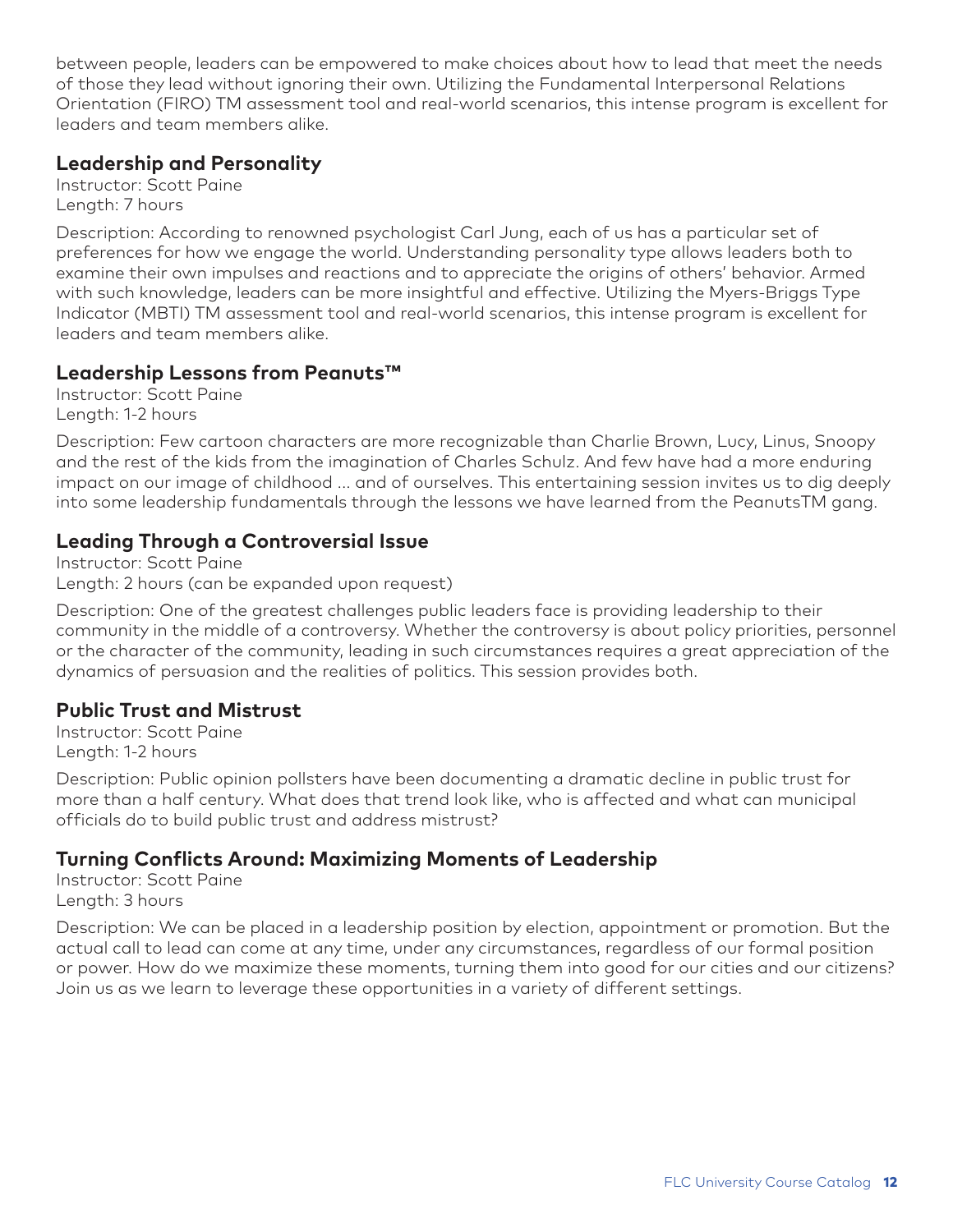## **> WORKING TOGETHER: COUNCIL, STAFF, COMMUNITY**

#### **Effective Council Techniques**

Instructor: Scott Paine Length: 2 hours (can be expanded upon request)

Description: When city governments hold their public meetings, a variety of outcomes can occur. How can you make sure to hold effective meetings? This workshop offers best practices from a former council member and includes examples of what to do and what not to do.

#### **Inside the Minds of Elected Municipal Officials**

Instructor: Scott Paine Length: 2 hours

Description: Whether one is an elected official, a city employee or a citizen, it is likely we have encountered actions by elected municipal officials that puzzle, confuse or frustrate us. A city council or commission is, in fact, a rather unusual decision-making body, at least in comparison to those we encounter in other aspects of our lives. This session examines the unique backgrounds, perspectives and challenges of elected municipal officials and provides insight to guide our work with them, whatever role we play.

#### **Inside the Minds of Municipal Staff**

Instructor: Scott Paine Length: 2 hours

Description: Many elected municipal officials become key decision-makers in their cities without having a great deal of prior experience with municipal government. One consequence can be frequent misunderstandings, even antagonism, between elected municipal officials and municipal staff. This session provides perspective on the nature of municipal staff work and the dynamics of staff/official relations.